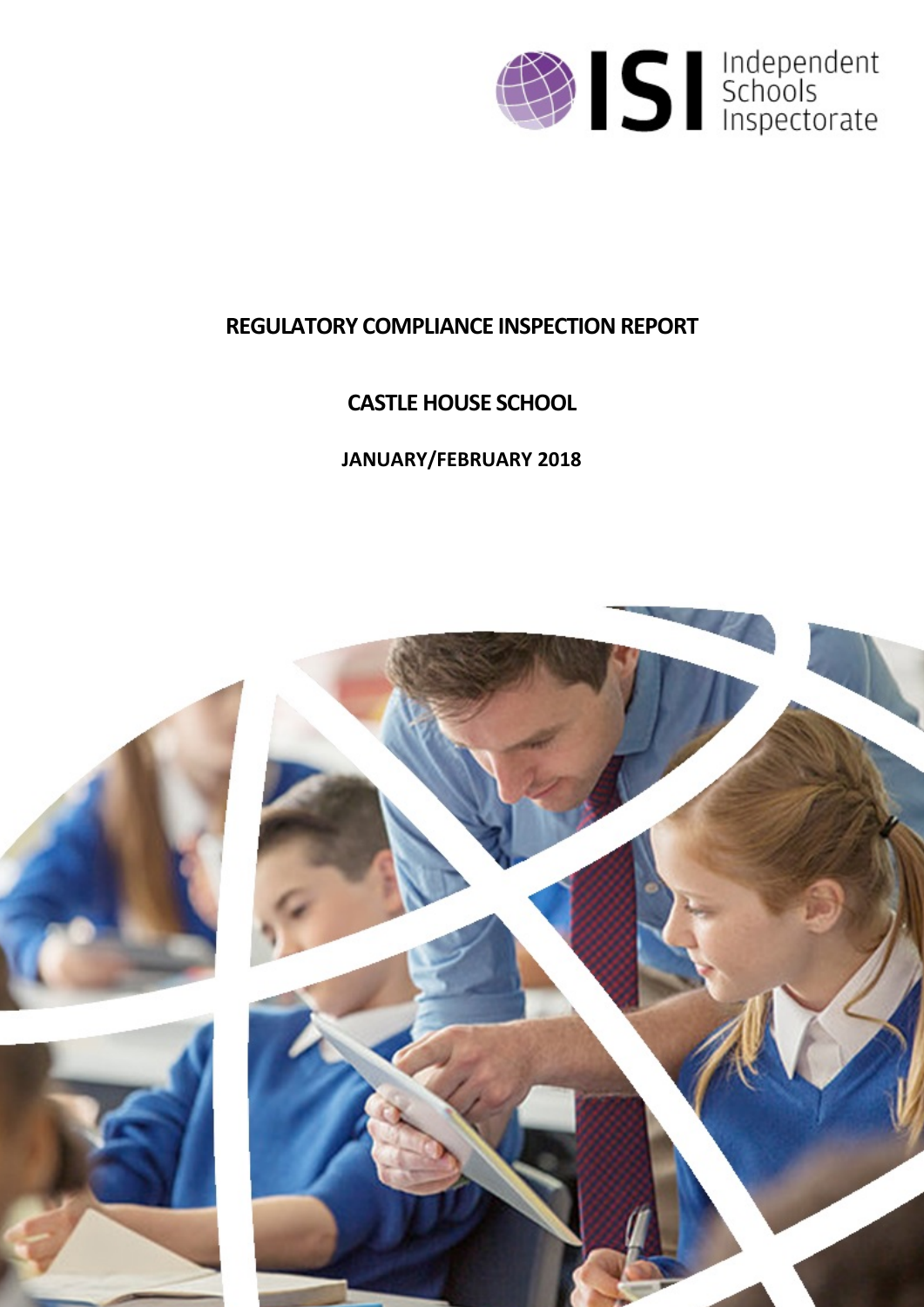**Contents** 2

# **CONTENTS**

|    | <b>SCHOOL'S DETAILS</b>                                              | 3 |
|----|----------------------------------------------------------------------|---|
| 1. | <b>BACKGROUND INFORMATION</b>                                        | 4 |
|    | About the school                                                     | 4 |
|    | What the school seeks to do                                          | 4 |
|    | About the pupils                                                     | 4 |
| 2. | <b>REGULATORY COMPLIANCE INSPECTION</b>                              | 5 |
|    | <b>Preface</b>                                                       | 5 |
|    | <b>Key findings</b>                                                  | 6 |
|    | PART 1 - Quality of education provided                               | 6 |
|    | PART 2 - Spiritual, moral, social and cultural development of pupils | 6 |
|    | PART 3 – Welfare, health and safety of pupils                        | 6 |
|    | PART 4 – Suitability of staff, supply staff, and proprietors         | 7 |
|    | PART 5 - Premises of and accommodation at schools                    | 7 |
|    | <b>PART 6 - Provision of information</b>                             | 7 |
|    | PART 7 - Manner in which complaints are handled                      | 7 |
|    | PART 8 - Quality of leadership in and management of schools          | 8 |
| З. | <b>INSPECTION EVIDENCE</b>                                           | 9 |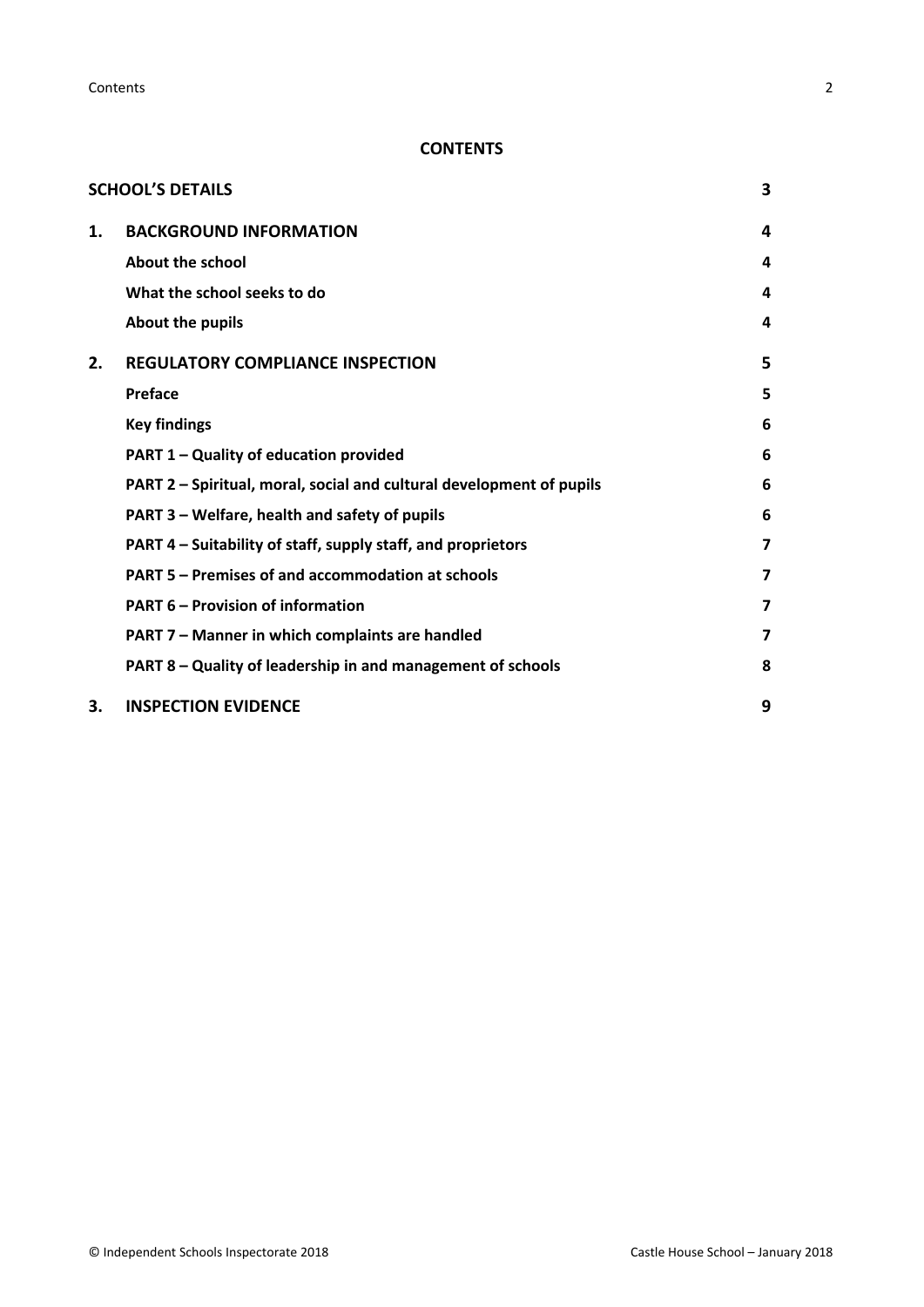# <span id="page-2-0"></span>**SCHOOL'S DETAILS**

| <b>School</b>                    | <b>Castle House School</b>                                                    |    |                |    |
|----------------------------------|-------------------------------------------------------------------------------|----|----------------|----|
| <b>DfE</b> number                | 894/6002                                                                      |    |                |    |
| <b>Registered charity number</b> | 510515                                                                        |    |                |    |
| <b>Address</b>                   | Castle House School<br>Chetwyn End<br>Newport<br>Shropshire<br><b>TF107JE</b> |    |                |    |
| Telephone number                 | 01952 811035                                                                  |    |                |    |
| <b>Email address</b>             | admin@castlehouseschool.co.uk                                                 |    |                |    |
| Headteacher                      | Mr Ian Sterling                                                               |    |                |    |
| <b>Chair of governors</b>        | Mrs Carol Gibbs                                                               |    |                |    |
| Age range                        | 2 to 11                                                                       |    |                |    |
| Number of pupils on roll         | 89                                                                            |    |                |    |
|                                  | <b>Boys</b>                                                                   | 53 | Girls          | 36 |
|                                  | <b>Nursery</b>                                                                | 26 | <b>Juniors</b> | 63 |
| <b>Inspection dates</b>          | 31 <sup>st</sup> January to 1 <sup>st</sup> February 2018                     |    |                |    |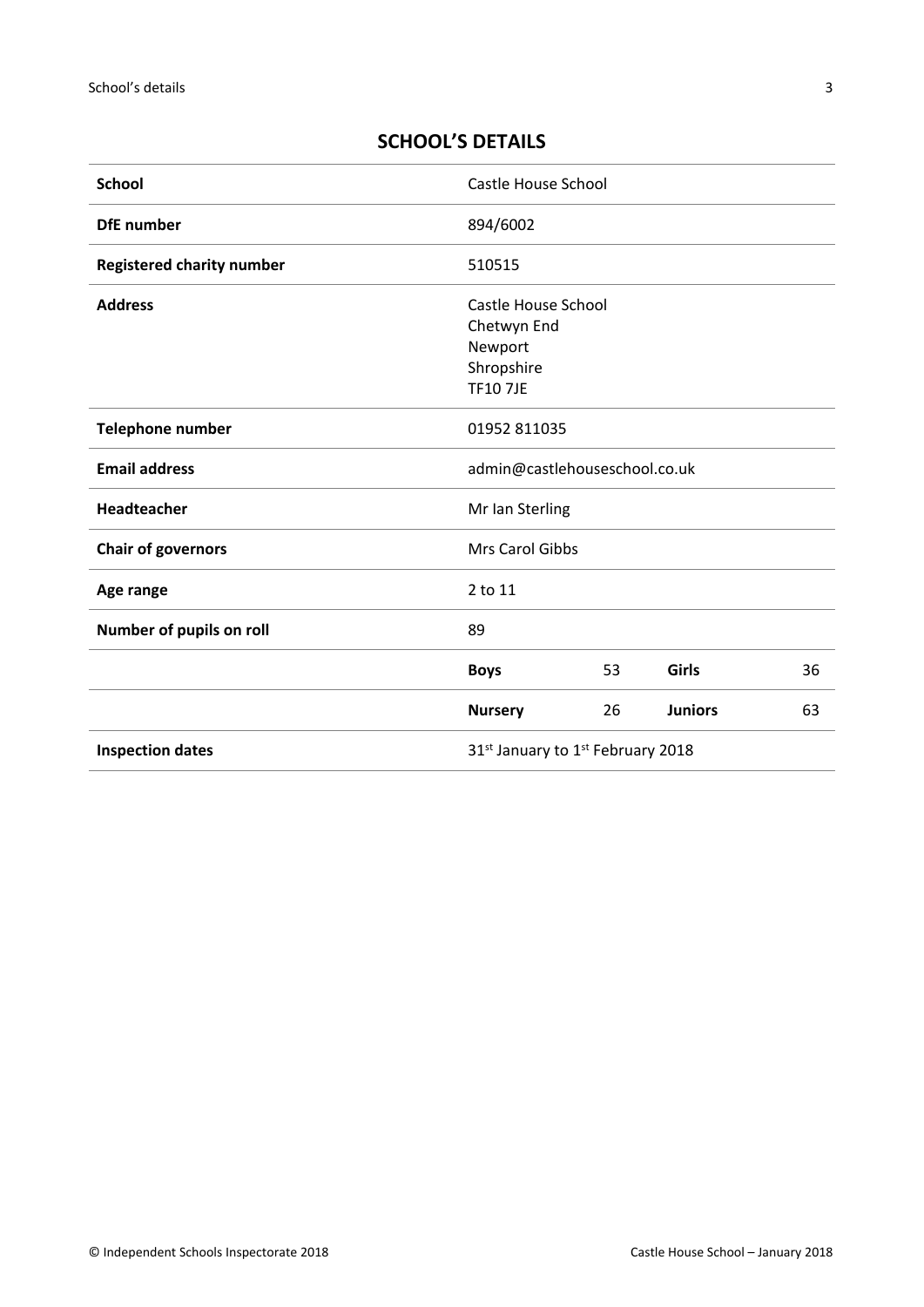# <span id="page-3-0"></span>**1. BACKGROUND INFORMATION**

#### <span id="page-3-1"></span>**About the school**

1.1 Castle House School is a co-educational, day preparatory school for girls and boys from age two to eleven. It is located in Newport, Shropshire with spacious gardens. The School was founded in 1944 on the site of a former school. The school is owned and run by Castle House School Trust Ltd, a charitable trust with a governing body, which was established in 1980. A new Chair of Governors was appointed in the week before the inspection. A new Headmaster took up the post in January 2018, the fourth head since the last inspection.

#### <span id="page-3-2"></span>**What the school seeks to do**

1.2 The school strives to help children understand their own unique talents and motivate their passions through a creative, comprehensive and challenging curriculum. This is delivered in a nurturing and stimulating environment to enable children to start their journey to becoming inspired, compassionate and fulfilled citizens. The ethos of the school is outlined in the Castle House Way which culminates in the line: Do your best to be your best.

#### <span id="page-3-3"></span>**About the pupils**

1.3 Pupils are predominantly from professional, farming and business families and they come from Newport and many local villages in the area. Most pupils are of white British ethnicity and a small proportion represent a range of other nationalities. The school is non-selective, but the school's own assessments indicate that the ability of pupils is above average. The school has identified twelve pupils as having special educational needs or disabilities (SEND), which dyslexia and dyspraxia. There are no pupils with statements of special educational needs and none have English as an additional language (EAL). A number of pupils have been identified as being the most able and are supported by a curriculum that has been suitably modified.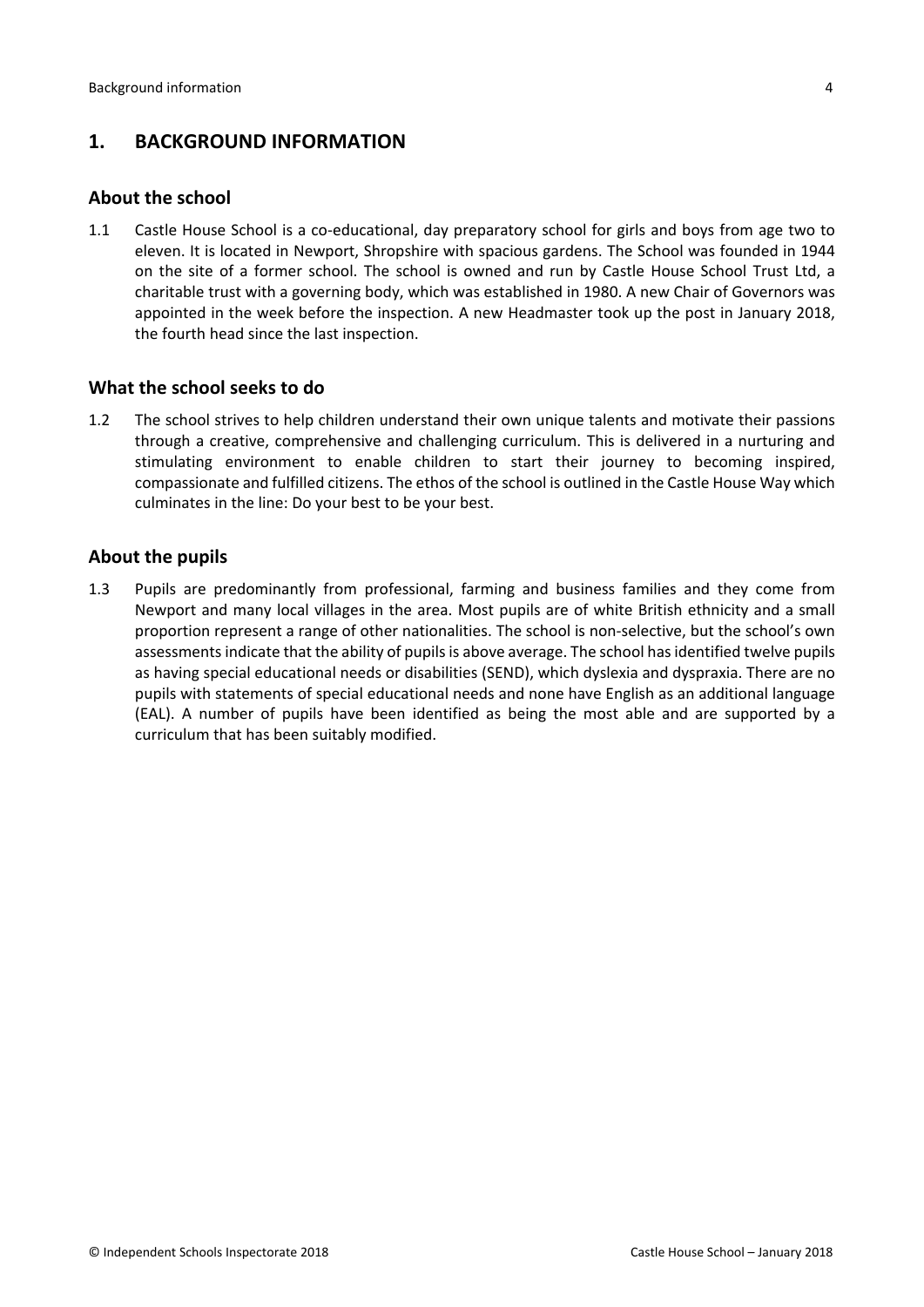# <span id="page-4-0"></span>**2. REGULATORY COMPLIANCE INSPECTION**

## <span id="page-4-1"></span>**Preface**

The registration authority for independent schools is the Department for Education (DfE), which directs inspection according to a specified frequency or at any time where the DfE has particular concerns about a school. The Independent Schools Inspectorate (ISI) is the body approved by the Secretary of State for the purpose of inspecting schools which are, or whose heads are, in membership of the associations which form the Independent Schools Council (ISC) and reporting on the extent to which they meet the Independent School Standards ('the standards') in the Schedule to the Education (Independent School Standards) Regulations 2014. Accordingly, inspection records whether the school meets each of these standards, which are arranged in eight Parts, each of which is divided into separate paragraphs. The inspection of schools that have early years settings not requiring registration similarly records whether the school complies with key provisions of the Early Years Foundation Stage statutory framework, and for registered settings the full range of the Early Years Foundation Stage provisions is considered. Additionally, the inspection reports on the school's accessibility plan under Schedule 10 of the Equality Act 2010 and the ban on corporal punishment under section 548 of the Education Act 1996. It comments on the progress made by the school in meeting the compliance action points set out in the school's most recent statutory inspection.

All association independent schools will have an inspection within three yearsfrom April 2016, in accordance with the Framework and DfE requirements. The inspection may be of COMPLIANCE ONLY or a combined inspection of EDUCATIONAL QUALITY AND COMPLIANCE depending on a number of factors, including findings from their most recent inspection. Schools judged not to meet the standards may also be subject to a progress monitoring visit before their next routine inspection. The progress monitoring visit will judge whether the school has taken the necessary action to meet any un-met standards identified at their previous inspection.

The inspection was also carried out under the arrangements of the ISC Associations for the maintenance and improvement of the quality of their membership.

**This is a COMPLIANCE ONLY inspection and as such reports only on the school's compliance with the standards.** The standards represent minimum requirements and judgements are given either as **met** or as **not met**. All schools are required to meet all the standards applicable to them. Where the minimum requirements are not met, this is clearly indicated in the relevant section of the report and the school is required to take the actions specified.

Inspections do not include matters that are outside of the regulatory framework described above, such as: an exhaustive health and safety audit; compliance with data protection requirements; an in-depth examination of the structural condition of the school, its services or other physical features; contractual arrangements with parents; an investigation of the financial viability of the school or its accounting procedures.

Inspectors may be aware of individual safeguarding concerns, allegations and complaints as part of the inspection process. Such matters will not usually be referred to specifically in published reports in this document but will have been considered by the team in reaching its judgements.

Links to the full regulations and requirements can be found here: The Education [\(Independent](http://www.legislation.gov.uk/uksi/2014/3283/contents/made) School Standards) [Regulations](http://www.legislation.gov.uk/uksi/2014/3283/contents/made) 2014, Early Years Foundation Stage Statutory [Framework.](https://www.gov.uk/government/publications/early-years-foundation-stage-framework--2)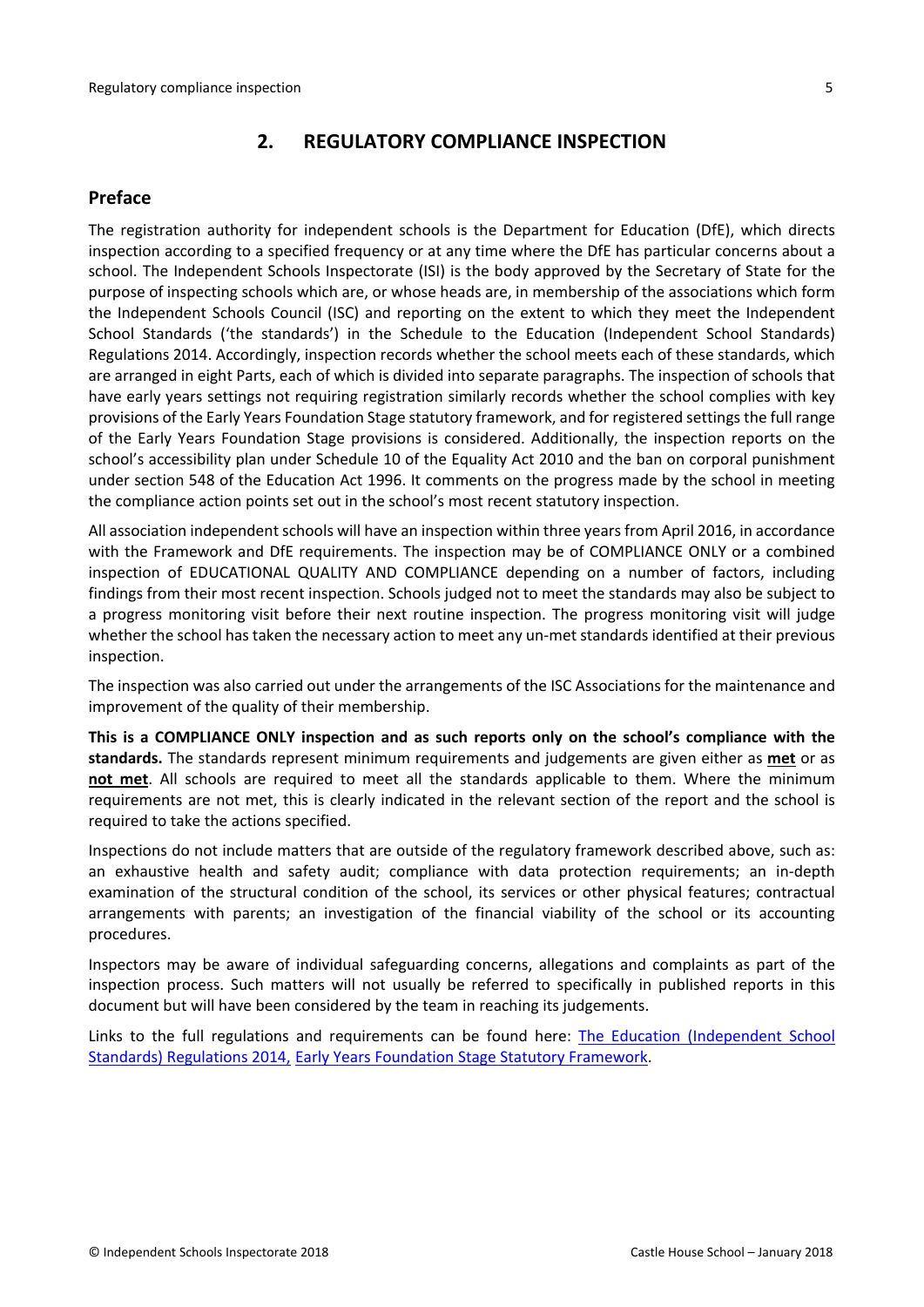## <span id="page-5-0"></span>**Key findings**

2.1 The school does not meet all of the required standards in the schedule to the Education (Independent School Standards) Regulations 2014, and relevant requirements of the statutory framework for the Early Years Foundation Stage, and associated requirements, and should take immediate action to remedy deficiencies as detailed below.

## <span id="page-5-1"></span>**PART 1 – Quality of education provided**

- 2.2 The school uses its own framework to determine attainment, instead of the national framework.
- 2.3 The curriculum is documented, supported by appropriate plans and schemes of work for the pupils and covers the required breadth of material. The teaching enables pupils to make good progress, encompasses effective behaviour management and is supported by suitable resources. A suitable framework for the assessment of pupils' performance is in place.

#### **2.4 The standards relating to the quality of education [paragraphs 1–4] are met.**

## <span id="page-5-2"></span>**PART 2 – Spiritual, moral, social and cultural development of pupils**

- 2.5 Principles and values are actively promoted which facilitate the personal development of pupils as responsible, tolerant, law-abiding citizens.
- **2.6 The standard relating to spiritual, moral, social and cultural development [paragraph 5] is met.**

## <span id="page-5-3"></span>**PART 3 – Welfare, health and safety of pupils**

- 2.7 Arrangements are made to safeguard and promote the welfare of pupils by means that pay due regard to most aspects of current statutory guidance; good behaviour is promoted; bullying is prevented so far as is reasonably practicable; and provision is made for first aid. Pupils are properly supervised; admissions and attendance registers are maintained, as required, and there is a strategic approach to risk assessment. A disability access plan is in place.
- 2.8 The school does not ensure that when staff begin work before an enhanced criminal record check is available, a barred list check is obtained before the member of staff begins work and other appropriate safeguards are put in place.
- 2.9 The school has not ensured that checks for prohibition from teaching are carried out before members of teaching staff begin work.
- 2.10 It does not have a consistent approach to health and safety requirements. Fire risk assessments have not been carried out regularly.
- **2.11 The standards relating to welfare, health and safety in paragraphs 6, 9, 10 and 13-16, the requirement of Schedule 10 of the Equality Act 2010, and the ban on corporal punishment under** section 548 of the Education Act 1996 are met but those in paragraphs 7 (a), (b) [safeguarding], 11 **[health and safety] and 12 [fire] are not met.**

#### **Action point 1**

 **the school must ensure that pupils are safeguarded by ensuring that barred lists checks are obtained before staff begin work, and other appropriate safeguards put in place, when staff start work before the enhanced criminal record check is available. [paragraph 7 (a) and (b)].**

## **Action point 2**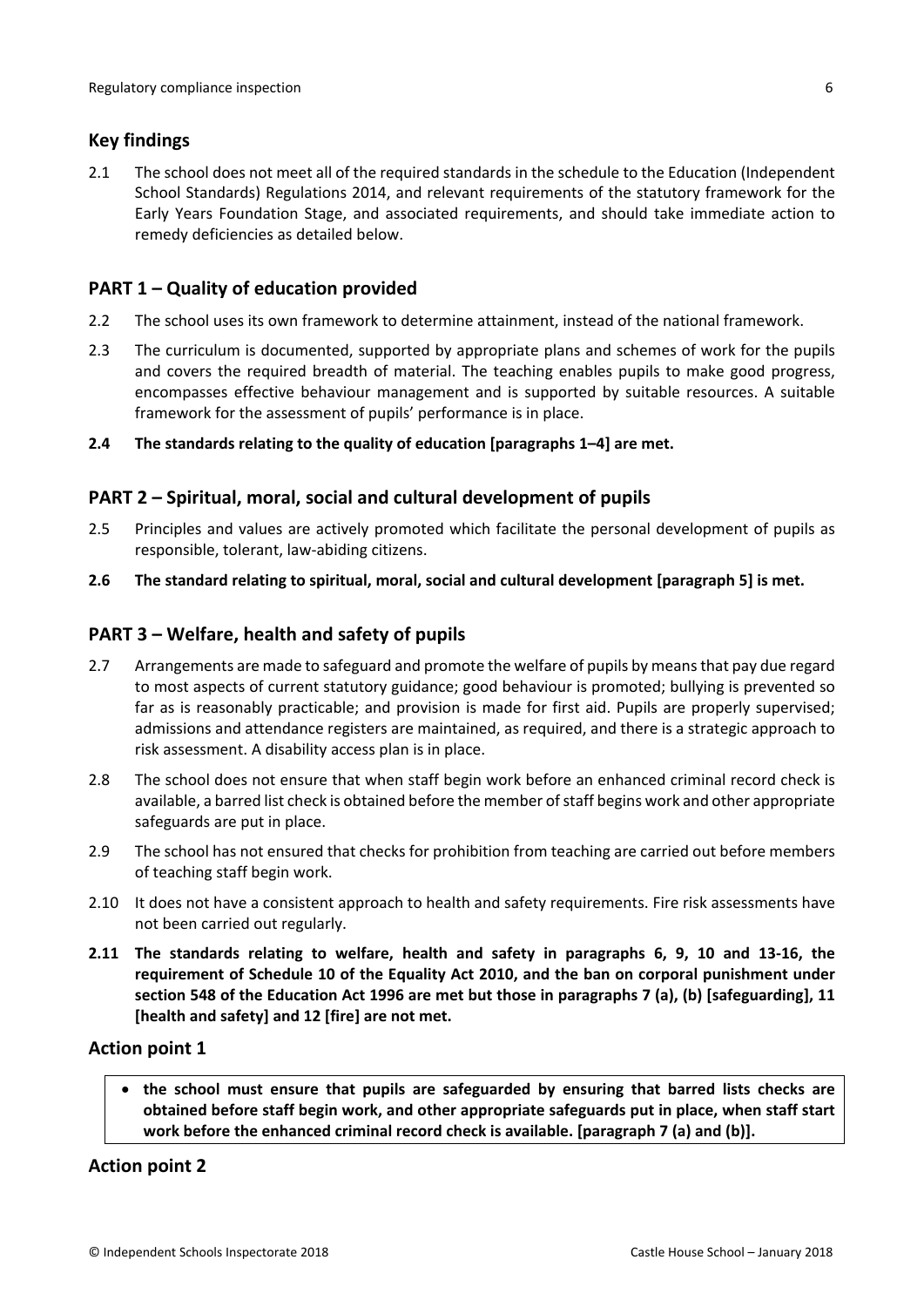**the school must ensure that pupils are safeguarded by ensuring that checks for prohibition from teaching are carried out before staff begin work [paragraph 7 (a) and (b)].**

#### **Action point 3**

 **the school must ensure that it has a systematic approach to health and safety requirements [paragraph 11].**

#### **Action point 4**

**the school must conduct fire risk assessments regularly [paragraph 12].**

## <span id="page-6-0"></span>**PART 4 – Suitability of staff, supply staff, and proprietors**

- 2.12 The school makes appropriate checks to ensure the suitability of staff, supply staff and proprietors and a register is kept as required.
- 2.13 However, enhanced criminal record checks are not always completed before staff begin work, or as soon as possible thereafter.
- 2.14 The standards relating to the suitability of those in contact with pupils at the school in paragraphs **19, 20 and 21 are met, but those in paragraph 18 (suitability of staff) are not met.**

#### **Action point 5**

 **the school must ensure that enhanced criminal record checks are completed before staff begin work or as soon as possible thereafter [paragraph 18 (2) (d)].**

## <span id="page-6-1"></span>**PART 5 – Premises of and accommodation at schools**

- 2.15 Suitable toilet, changing and showering facilities for pupils and appropriate accommodation for their medical and therapy needs are provided. The premises are maintained to a standard commensurate with health and safety; acoustics and lighting are appropriate; water provision is adequate. Suitable outdoor space is provided for physical education and outdoor play.
- **2.16 The standards relating to the premises and accommodation [paragraphs 22–31] are met.**

## <span id="page-6-2"></span>**PART 6 – Provision of information**

2.17 A range of information is variously published, provided or made available to parents, inspectors and the Department for Education. These include details about the proprietor, the ethos of the school and the curriculum, and of the school's arrangements for admission, behaviour and exclusions, bullying, health and safety, first aid, details of the complaints procedure, and the number of complaints registered under the formal procedure during the preceding school year, and the provision for those with education, health and care plans or English as an additional language. They also include particulars of the school's academic performance during the preceding school year, and its results in public examinations, inspection reports and (for parents only) a report at least annually of their own child's progress. The safeguarding policy is posted on the school's website.

#### **2.18 The standard relating to the provision of information [paragraph 32] is met.**

#### <span id="page-6-3"></span>**PART 7 – Manner in which complaints are handled**

2.19 Parental complaints, if any, are handled effectively through a three-stage process, (informal, formal and a hearing before a panel of three, one of whom is independent of the school). Each stage has clear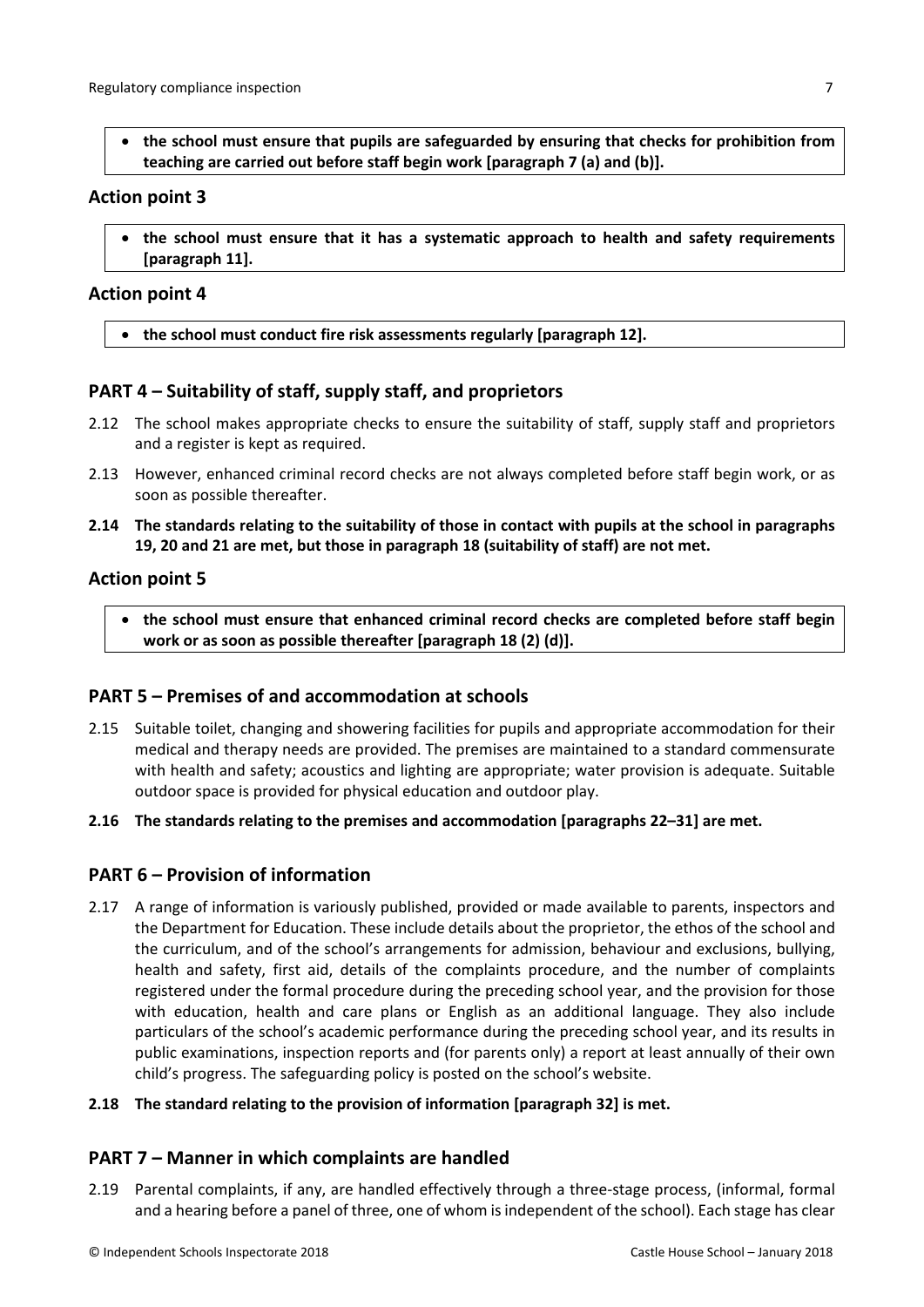time scales, and at the third stage the panel can make findings and recommendations which are communicated to the complainant. Records are kept appropriately, including of any action taken, whether or not a complaint is successful.

**2.20 The standard relating to the handling of complaints [paragraph 33] is met.**

### <span id="page-7-0"></span>**PART 8 – Quality of leadership in and management of schools**

- 2.21 The proprietor ensures that leadership and management actively promote the well-being of the pupils.
- 2.22 The proprietor does not ensure that leadership and management demonstrate good skills and knowledge to ensure that Independent School Standards are met consistently.
- **2.23 The standard relating to leadership and management of the school in sub-paragraph 34 (c) are met but those in paragraphs 34 (a) and (b) [having the skills and knowledge to consistently meet the standards] are not met.**

#### **Action point 6**

 **the school must ensure that leadership and management responsibilities have the skills and knowledge to ensure that the school fulfils its duty to meet the Independent School Standards consistently [paragraph 34 (a) and (b)].**